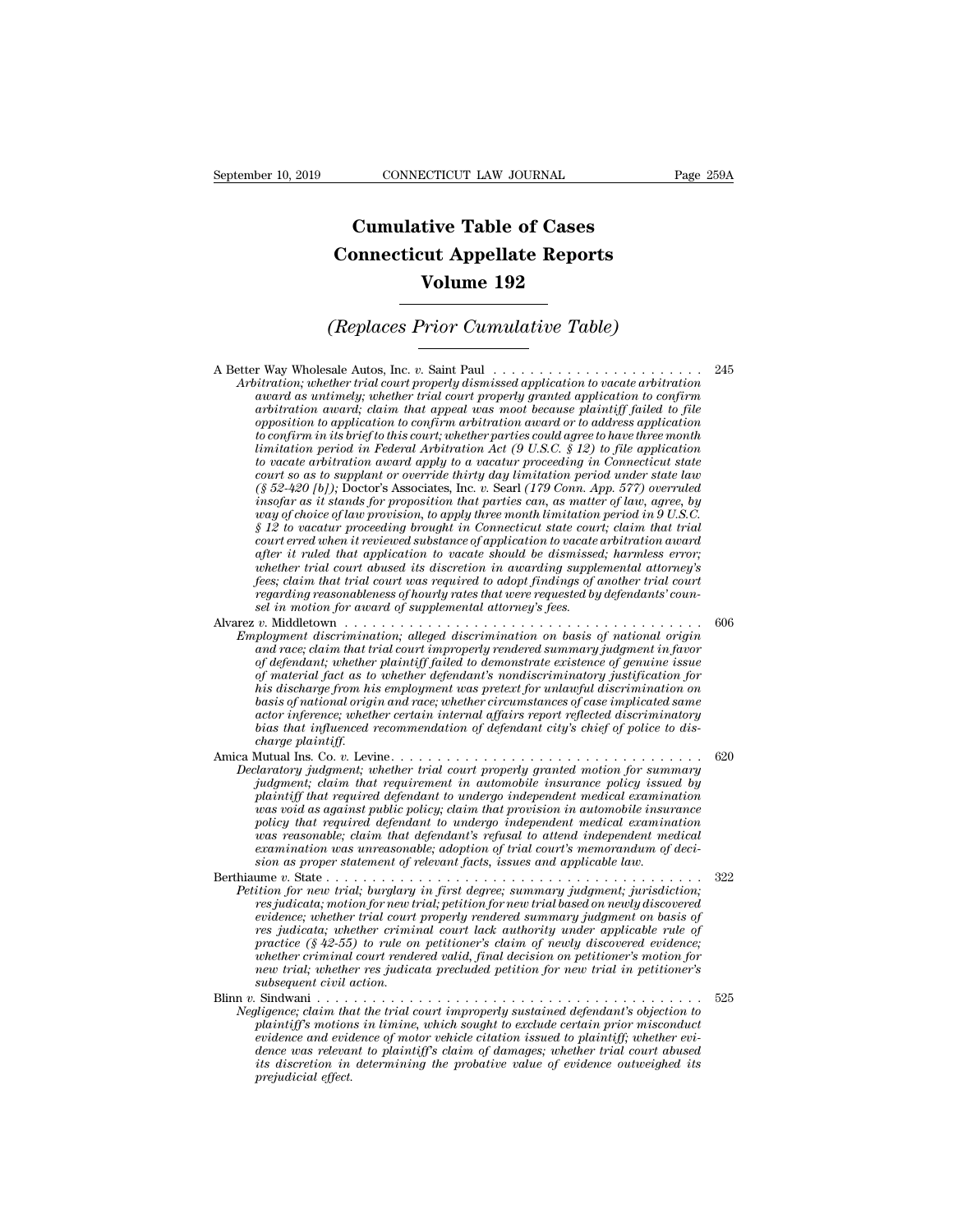Page 260A CONNECTICUT LAW JOURNAL September 10, 2019 Boreen *v.* Boreen . . . . . . . . . . . . . . . . . . . . . . . . . . . . . . . . . . . . . . . . . . <sup>303</sup> *Physical CONNECTICUT LAW JOURNAL* September 10, 2019<br> *Dissolution of marriage; claim that trial court erred in granting motion to terminate*<br> *Dissolution of marriage; claim that trial court erred in granting motion to t* **and alimons convention convention control in that planning with another persion;**<br>*alimony upon court's finding that trial court erred in granting motion to terminate*<br>*alimony upon court's finding that plaintiff was livi whether trial convention court erred in finding that plaintiff was living with another persons solution of marriage; claim that trial court erred in granting motion to terminate alimony upon court's finding that plaintiff p* Boreen  $p_1, \ldots, p_n$  and that trial court erred in granting motion to terminate alimony upon court's finding that plaintiff was living with another persion; whether trial court erred in finding that plaintiff was livin *fact that in a fact that that trial court erred in granting motion to terminate* alimony upon court's finding that plaintiff was living with another persion; whether trial court erred in finding that plaintiff was living *that she was lighter that she was lighter trial court erred in granting motion to terminate* alimony upon court's finding that plaintiff was living with another persion; whether trial court erred in finding that plaintiff *that only remedy available upon finding that plaintiff was living motion to terminate alimong upon court's finding that plaintiff was living with another persion; whether trial court erred in finding that plaintiff was li person to the marriage; claim that trial court erred in granting moralimony upon court's finding that plaintiff was living with whether trial court erred in finding that plaintiff was living with pursuant to statute (§ 46* Example *vient rial court s jinding that plaintiff* was *twong* with another person,<br>whether trial court erred in finding that plaintiff was living with another person<br>pursuant to statute (§ 46b-86 [b]); claim that trial c *Matter trade court errea in jinding that plannty was irring with another person*<br>*Hact that planitiff was provided with free health insurance coverage in concluding<br>that she was living with another person; whether trial c* parsuant to statute (§ 400-80 [0]); claim that truat court improperty retied on<br>fact that plaintiff was provided with free health insurance coverage in concluding<br>that she was living with another person; whether trial cour *yact that planntyf was provuded with free health insurance coverage in concluaing<br>that she was living with another person, whether trial court erred in finding<br>that only remedy available upon finding that plaintiff was li that she was twing with another person; whether trial court errea in finaling*<br>*that only remedy available upon finding that plaintiff was living with another*<br>*person was to terminate defendants alimony obligation*...... *of injury to child; claim that petitioner was not afforded sufficient procedural protections before being classified as sex offender.* Crosskey Architects, LLC *v.* POKO Partners, LLC. . . . . . . . . . . . . . . . . . . . . . . . <sup>378</sup> *Contracts; quantum meruit; whether ind court improperly found hat trial court improperly found hat petitioner and been convicted of various counts of risk of injury to child; claim that petitioner was not afforded suffici certyrcation to appeal; claim that peritioner's right to alle process was violated when respondent Commissioner of Correction classified him as sex offender with treatment needs, where petitioner had been convicted of var that treadment Commissioner of Correction classyfied fullm as sex offender with treatment needs, where petitioner had been convicted of various counts of risk of injury to child; claim that petitioner was not afforded suf its finding that defendant husiness, where pertuoner nad oven convicted af various counts af risk protections before being classified as sex offender.*<br> *protections before being classified as sex offender.*<br> *is Architec compary to chua; caam that petutoner was not afforded sufficient procedural*<br>protections before being classified as sex offender.<br> $\alpha$  Architects, LLC.  $\alpha$ . POKO Partners, LLC.  $\alpha$ .  $\alpha$ .  $\alpha$ .  $\alpha$ .  $\alpha$  and held defen *trial court improperly pierced corporate veil and held defendant business owners personally and the relation in the trial consideration in the trial consideration in the trial constant helial counting that trial counting the the trial counting that the trial counting that defendant business owners per definitions, the merrion merrion in the trial court improperty pierced corporate vell*<br>and held defendant business owners personally liable under identity rule; claim<br>that trial court improperty found that identity test w and held aegendant business owners personally liable under identity rule; claim<br>that trial court improperly found that identity test was satisfied based solely on<br>its finding that defendant business owners controlled defen *that trial court improperty jound that identity test was satisfied based solely on*<br>its finding that defendant business owners controlled defendant business entities;<br>claim that plaintiff presented no evidence to support *als finding that defendant business owners controlled defendant business entities;*<br> *claim that plaintiff presented no evidence to support identity rule;* claim that<br> *prical court improperly pierced corporate veil and h benefit that plannty presented no evidence to support identity rule; claim that* trial court improperly pierced corporate veil and held defendant business owners personally liable under identity rule because it failed to *pural court improperty pierced corporate veil and held defendant business owners*<br>*personally liable under identity rule because it failed to properly consider whether*<br>*defendant business entities served legitimate busin* personally table under taching rate because it juited to property constaer uneter<br>defendant business entities served legitimate business purpose; claim that trial<br>court improperty found that plaintiff was entitled to damag *defendant ousness entities served tegitimate business purpose; claim that trial court improperly found that plaintiff was entitled to damages on theory of quantitation amount of damages because no factual support existed alimony and for certain project; claim that rial court improperty calculated amount* as to certain project; claim that trial court lacked discretion to award preparely calculated benefit; claim that trial court lacked d *gence; whereasty of dismissal was to certain project; claim that trial court improperty calcoment of dismissing import existed in record for vertiling benefit; claim that trial court lacked discretion to award prejudgment* Gaddy *v.* Mount Vernon Fire Ins. Co. . . . . . . . . . . . . . . . . . . . . . . . . . . . . . . . <sup>337</sup> *Summary judgment; whether trial court improperly concluded that plaintiff's claims were barred by applicable statute of limitations; adoption of trial court's memo-*

- *randum of marriage; whether trial court erred in dismissing motions to modition of marriage; whether trial court erred in dismissing motions to modition and applicable statement for failure to prosecute motions with reaso* Internal of *v*. The *v*. There is a contempt for failure to prosecute motions with reasonable dili-<br>gence; whether sanction of dismissal was proportional to violation.<br>Gaddy v. Mount Vernon Fire Ins. Co.. . . . . . . . . *Intentional sexual assault; motion of dismissal was proportional to violation.*<br> *Ignce; whether sanction of dismissal was proportional to violation.*<br> *Intermary judgment; whether trial court improperly concluded that pl*
- 
- *aside verdict; punitive damages; claim that trial court's assertion of personal jurisdiment; whether trial court improperly concluded that plaintiff's claims numary judgment; whether trial court improperly concluded that plaintiff's claims vare barred by applicable statute of limitations; adoption ally had no minimum contacts with state of limitations; adoption of trial court's memo-were barred by applicable statute of limitations; adoption of trial court's memo-<br>randum of decision as statement of facts and applica jurisdiction over defendant under state's long arm statute (§ 52-59b); whether defendant, as executrix of decedent's estate, stepped into decedent's shoes for putional sexual assault; motion to dismiss; personal jurisdiction; motion to set aside verdict; punitive damages; claim that trial court's assertion of personal jurisdiction over defendant violated her right to due proces entional sexual assault; motion to dismiss; personal jurisdiction; motion to set* aside verdict; punitive damages; claim that trial court's assertion of personal jurisdiction over defendant violated her right to due proce *whether evidence merely was cumulation for evidence in the process because she personal* invisdiction over defendant violated her right to due process because she personally had no minimum contacts with state; whether tri *faily had no minimum contacts with state; whether trial court properly exercised* pix-failed no minimum contacts with state's long arm statue (§ 52-50b); whether defendant, as executrix of decedent's estate, stepped into ally had no minimum contacts with state; whether trial court property exercised<br>furisdiction over defendant under state's long arm statute (§ 52-59b); whether<br>defendant, as executrix of decedent's estate, stepped into dece *pursanction over defendant under state's long arm statute (§ 52-59b); whether*<br>defendant, as executrix of decedent's estate, stepped into decedent's shoes for<br>purposes of this action; claim that trial court improperly adm *defendant, as executrix of decedent's estate, stepped into decedent's shoes for*<br>purposes of this action; claim that trial court improperly admitted certain evi-<br>dence; whether any purported error in admission of evidence purposes of this action; claim that trial court improperty aamitted certain evidence; whether any purported error in admission of evidence was harmless; whether evidence merely was cumulative of other evidence likely affec *dence; whether any purported error in admission of evidence was harmless;*<br>whether evidence merely was cumulative of other evidence; whether defendant<br>failed to prove that improper admission of evidence likely affected ou *punether evidence merely was cumulative of other evidence; whether defendant* failed to prove that improper admission of evidence likely affected outcome of trial; whether jury's determination that plaintiff was entitled *diated to prove that improper admission of evidence theely affected outcome of* trial; whether jury's determination that plaintiff was entitled to common-law punitive damages was final judgment for purposes of appeal; whe *trual; whether jury's determination that plaintiff was entitled to common-law*<br>
punitive damages was final judgment for purposes of appeal; whether trial court<br>
improperly permitted jury to find defendant liable for commo puntive damages was final judgment for purposes of appeal; whether trial<br>improperly permitted jury to find defendant liable for common-law pur<br>damages without evidence as to plaintiffs litigation expenses; whether trial<br>im Improperty permitted jary to find defendant tidate for common-date particle carriers that damages without evidence as to plaintiffs litigation expenses; whether trial court of common-law punitive damages to be awarded to p damages without evidence as to planntyf sutigation expenses; whether trial court<br>improperly reserved for its own consideration specific amount of common-law<br>punitive damages to be awarded to plaintiff; whether trial court *Commissioner of Motor Vehicles pursuantion spectric amount of common-daw*<br> *Consisting a more discretion in denying weight weakler trial court absed its*<br> *Consistenting and puring motion to set aside verdict; whether the*
- puntive damages to be awarded to planntyf; whether trial court doused its<br>discretion in denying motion to set aside verdict; whether there was insufficient<br>evidence that planniff suffers from post-traumatic stress disorder *atscretion in denying motion to set aside vertact; whether there was insufficent*<br>evidence that plaintiff suffers from post-traumatic stress disorder and other<br>psychological trauma caused by chidhood sexual dowse by deced *to criminal proceedings to be admissible in administrative license suspension hearing; claim that trial court improperly interpreted 2009 amendment to § 14-*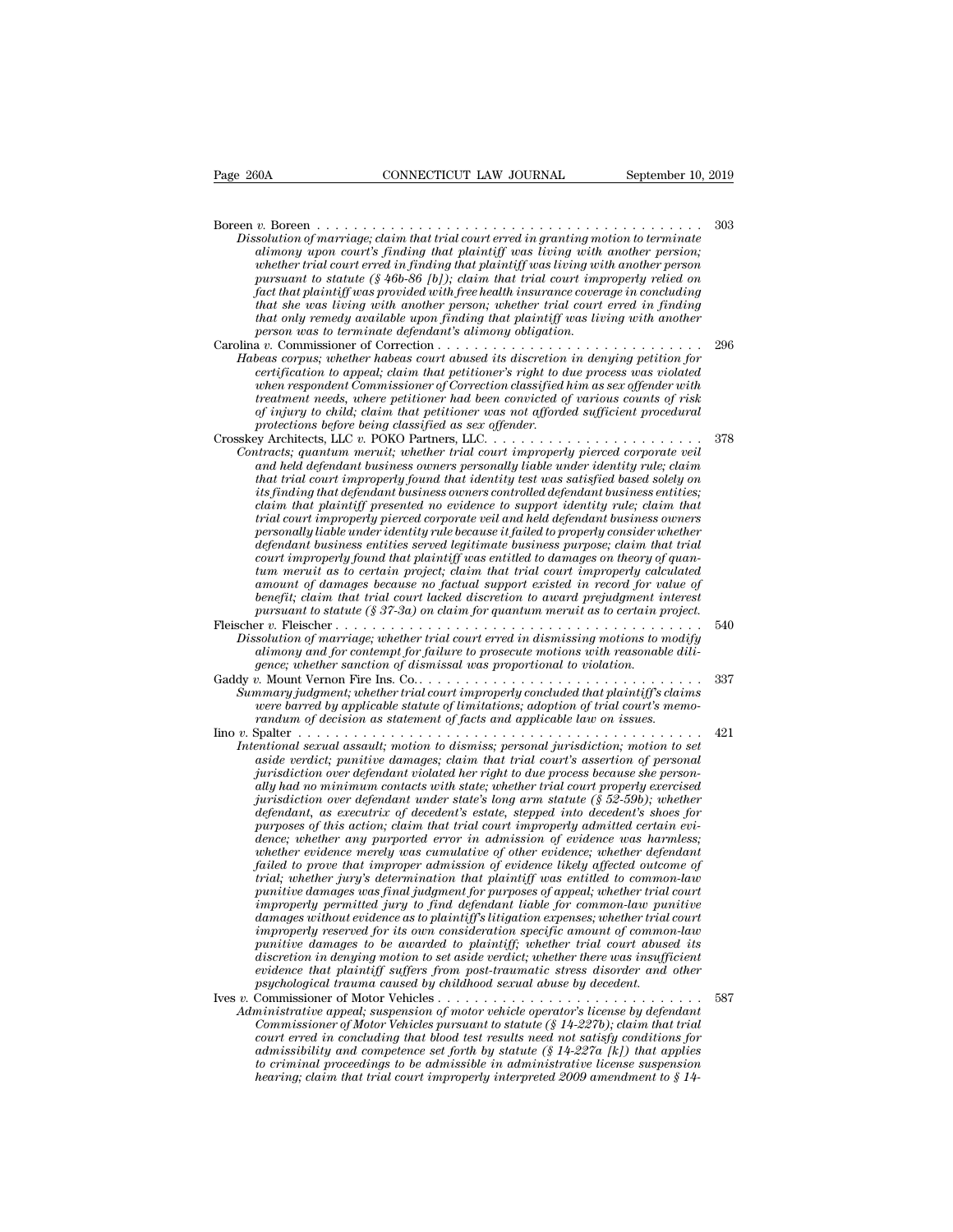*227b (j) as changing requirements for admissibility of chemical evidence at*<br>*227b (j) as changing requirements for admissibility of chemical evidence at*<br>*administrative hearing; claim that because plaintiff did not suff* **ber 10, 2019 connect CONNECTICUT LAW JOURNAL** Page 261A<br> **administrative hearing; claim that because plaintiff did not suffer and was not**<br> **administrative hearing; claim that because plaintiff did not suffer and was no ber 10, 2019 cONNECTICUT LAW JOURNAL** Page 261A<br> **alleged to have suffered physical injury in accident as required by § 14-227a**<br> **administrative hearing; claim that because plaintiff did not suffer and was not**<br>
dleged **(k), https://educion.mag/ENNECTICUT LAW JOURNAL Page 261A**<br> **(a)** as changing requirements for admissibility of chemical evidence at<br>
administrative hearing; claim that because plaintiff did not suffer and was not<br>
allege *determined that blood test deriverments for admissibility of chemical evidence at administrative hearing; claim that because plaintiff did not suffer and was not alleged to have suffered physical injury in accident as re theretical in a schanging requirements for admissibility of chemical evidence at* administrative hearing; claim that because plaintiff did not suffer and was not alleged to have suffered physical injury in accident as req *whether (j)* as changing requirements for admissibility of chemical evidence at administrative hearing; claim that because plaintiff did not suffer and was not alleged to have suffered physical injury in accident as requ *2276 (1)* as changing requirements for admissibility of chemical evidence at administrative hearing; claim that because plaintiff did not suffer and was not alleged to have suffered physical injury in accident as required *demnastrative hearing; claim that because plaintiff did not suffer and was not* alleged to have suffered physical injury in accident as required by § 14-227a (k), his blood sample was improperly obtained; whether trial co (k), his blood sample was improperly obtained; whether trial court properly determined that blood test derived from plaintiff's blood sample satisfied conditions for admissibility in underlying administrative hearing befo (*k*), has blood sample was umproperty obtained; whether trial court property<br>determined that blood test derived from plaintiff's blood sample satisfied condi-<br>tions for admissibility in underlying administrative hearing *determined that blood test derived from plaintiff's blood sample satisfied conditions for admissibility in underlying administrative hearing before defendant; whether legislative history of 2009 amendment to § 14-227b (j) phons for admissibility in underlying administrative hearing before defendant;*<br>
whether legislative history of 2009 amendment to § 14-227b (j) demonstrated<br>
that its purpose was to extend factual circumstances in which *conditions in the methody of 2009 amendment to § 14-2276 (j) demonstrated* that its purpose was to extend factual circumstances in which blood test results derived from blood samples are admissible in administrative proc *ihat its purpose was to extend jactual circumstances in which blood test results* derived from blood samples are admissible in administrative proceedings under  $\S$  14-2276 (j) to include accident situations where operato derived from blood samples are admissived  $\S$  14-227b (j) to include accident situal regardless of physical injury or alleged<br>officer to require treatment or observation<br>officer to require treatment or observation<br>permitti *v*. 1-2210 *S v*. *is a cuttom calleged physical injury or alleged physical injury, is determined by police*<br>regraless of physical injury or alleged physical injury, is determined by police<br>officer to require treatment *Negligence; summary in dieged physical injury, is determined by power*<br>officer to require treatment or observation at hospital; reviewability of claim that<br>permitting introduction of blood test results absent satisfaction *infirm in introduction of blood test results absent satisfaction of demonstranting introduction of blood test results absent satisfaction of admissibility conditions set forth in § 14-227a (k) was unconstitutional; failur* 

- *governmental immunity pursuant to statute (§ 52-557n [a] immunity air conditions set forth in § 14-227a (k) was unconstitutional; failure to raise claim in administrative hearing; whether unpreserved claim was reviewable sonatuons set jorm in § 14-22+a* (*K*) was unconstitutional; jature to raise claim<br>in administrative hearing; whether unpreserved claim was reviewable under<br>State v. Golding (213 Com. 233).<br>Norwich . . . . . . . . . . . . *in absence of policy or directive prescribing manner in which municipal official is to remove snow and ice such act is discretionary in nature; whether trial court in the court properly judgment; governmental immunity; claim that trial court in<br>properly rendered summary judgment in favor of defendants on ground of<br>governmental immunity pursuant to statute (§ 52-557n [a] [2] [B discretionary judgment; governmental immunity; claim that trial court*<br>improperly rendered summary judgment in favor of defendants on ground of<br>governmental immunity pursuant to statute (§ 52-557n [a][2] [B]); claim that<br> *myroperty rendered summary judgment in favor of defendants on ground of* governmental immunity pursuant to statute (§ 52-557n [a] [2] [B]); claim that snow and ice removal by municipality is ministerial act as matter of l *governmental mmuntty pursuant to statute (§ 52-557n [a] [2] [B]); claim that* snow and ice removal by municipality is ministerial act as matter of law; whether in absence of policy or directive prescribing manner in which *show and tee removal by municipality is ministerial act as matter of law; whether* in absence of policy or directive prescribing manner in which municipal official is to remove snow and ice such act is discretionary in na *fact regarding where the such act is discretionary in nature; whether trial*<br>*fact is to remove snow and ice such act is discretionary in nature; whether trial*<br>*discretionary determined that removal of snow and ice at su person-imming that ready and the such act is discretionary in nature; we court properly determined that removal of snow and ice at subject discretionary in nature; whether issue of whether removal of snow ministerial in n* Figure the matter that that the mood of show that are at staglect school was<br>discretionary in nature; whether issue of whether removal of snow and ice is<br>ministerial in nature is factual question that is reserved for jury *Habeas corpus; whether issue of whether removal of show and the is ministerial in nature is factual question that is reserved for jury and may not be decided by trial court by way of summary judgment; claim that trial cou pursuant to nature is jactual question that is reserved for jury and may not* be decided by trial court by way of summary judgment; claim that trial court improperly determined that plaintiff failed to raise genuine issue
- *court properly determined that plating in Subjecture in that true court in fore properly determined that plaintiff fialel to raise genuine issue of material fact regarding whether he was identifiable victim for purposes o concernated that paintiff index to raise genuine issue of material parts person-imminent harm exception to governmental immunity.*<br> *cortergarding whether he was identifiable victim for purposes of identifiable person-imm on behalf of elephants; whether elephants, not being person-imminent harm exception to governmental immunity.*<br>
heas corpus; whether habeas court property declined to issue writ of habeas corpus<br>
pease corpus; whether hab *file habeas petition; whether petitioner failed to establish next friend standing; whether habeas corpus relief was intended to apply to nonhuman animal; whether, peas corpus; whether habeas court property dectined to issue writ of habeas corpus*<br>pursuant to applicable rule of practice (§ 23-24 [a] [1] and [2]); whether habeas<br>court properly concluded that it lacked subject matter pursuant to applicable rule of practice (§ 23-24 [a] [1] and [2]); whether habeas<br>court properly concluded that it lacked subject matter jurisdiction; whether habeas<br>court properly concluded that petitioner lacked standin From tropperly concluded that published standing for matter jurisdiction, whether nations court properly concluded that petitioner lacked standing to bring habeas petition on behalf of elephants; whether elephants, not bei *Zoning; concluded that petrioner increased standing to oring nuoeds petrion*<br> *Zoning the habeas petrions; whether elephants, not being persons, lacked standing to<br>
file habeas corpus relief was intended to apply to nonhu*

*in behalf of elephants; whether elephants, not being persons, tacked standing to*<br> *file habeas petition; whether petitioner failed to establish next friend standing;*<br> *whether habeas corpus relief was intended to apply plue nabeas petition; unether petitioner jailed to establish next friend standing;*<br>whether habeas corpus relief was intended to apply to nonhuman animal; whether,<br>pursuant to statute (§ 52-466 [a]), only person is author *failed to conduct is suitable failed to conducted to the conduction pursuant to statute (§ 52-466 [a]), only person is authorized to file application for writ of habeas corpus.*<br>
for writ of habeas corpus.<br>
In the standar *for writ of habeas corpus.*<br> *(§ 14-55)* mether *(§ 141)*, only person is authorized to jue application<br> *(of writ of habeas corpus)*<br> *(infig.) claim finat trial court improperly concluded that named applicant had sta application under standard set forth in § 14-55; whether board mistakenly treated* application as if it were application for appeals  $\ldots$  and a pplication for all  $\ell$  ing; claim that trial court improperly concluded that named applicant had stand-<br>approval of location of used car dealer on certain rea *wing; claim that trial court improperty concluded that named applicant had standing on behalf of defendant business to apply to zoning board of papeals for approval of location of used car dealer on certain real property; court approval of location of used car dealer on certain real property; claim that board* failed to conduct requisite suitability analysis as required by applicable statute  $(\S 14-55)$ ; whether  $\S 14-55$  has been repeal *for and the conduct requisite suitability analysis as required by applicable statute*  $f_8$   $14-55$ ; whether  $\gamma$  inclusion and interative deptication under standard set forth in  $\S$   $14-55$ ; whether board should have rev Finded to conduct requires such an expected by the summining the state of  $\S$  14-55), whether  $\S$  14-55 has been repealed; whether board should have reviewed application under standard set forth in  $\S$  14-55; whether boar  $(S, T4-35)$ ; whener  $S, T4-35$  has been repeated; whener board should have reviewed<br>application and er standard set forth in  $S$  14-55; whether board mistakenly treated<br>application as if it were application for variance and *dipplication under standard set jornt in y 14-55; whether board mistakenty treated* application as if it were application for variance and, thus, failed to comply with requirements set forth in § 14-55 in granting that ap

*improperty at that statute of limitations and that application; whether trial voit erred in searching beyond board's stated reason for approval to find basis for board's decision and improperly upheld that decision on alt until requirements set jornt in y 14-55 in granting that application, whether trial in searching beyond board's stated reason for approval to find basis for board's decision and improperly upheld that decision on alternat declarant control ended under declaration; whether trial court improperly interpreted applicable statutes and declaration to conclude that period of declarant control could continue beyond ten year limit established in declaration so long atracts;* Common Interest Ownership Act (§ 47-200 et seq.); action to recover damages for alleged violations of condominium declaration; whether trial court<br>improperly determined that statute of limitations applicable to *damages for alleged violations of condominium declaration; whether trad court* improperty determined that statute of limitations applicable to action was tolled until commencement of this action, rather that to until peri *tortal in a tortial determined that statute of limitations applicable to action was tolled* until commencement of this action, rather than to until period of time when declaration preted applicable statutes and declaratio *until commencement of this action, rather than to until period of time when*<br>declarant control ended under declaration; whether trial court improperly inter-<br>preted applicable statutes and declaration to conclude that pe declarant control ended under declaration; whether trial court improperty interpreted applicable statutes and declaration to conclude that period of declarant control could continue beyond ten year limit established in dec control could continue beyond ten year limit established in declaration so long as one of terminating events in applicable statute  $(\S 47-245 \lceil d\rceil)$  and declaration did not occur; whether timeliness of action was conting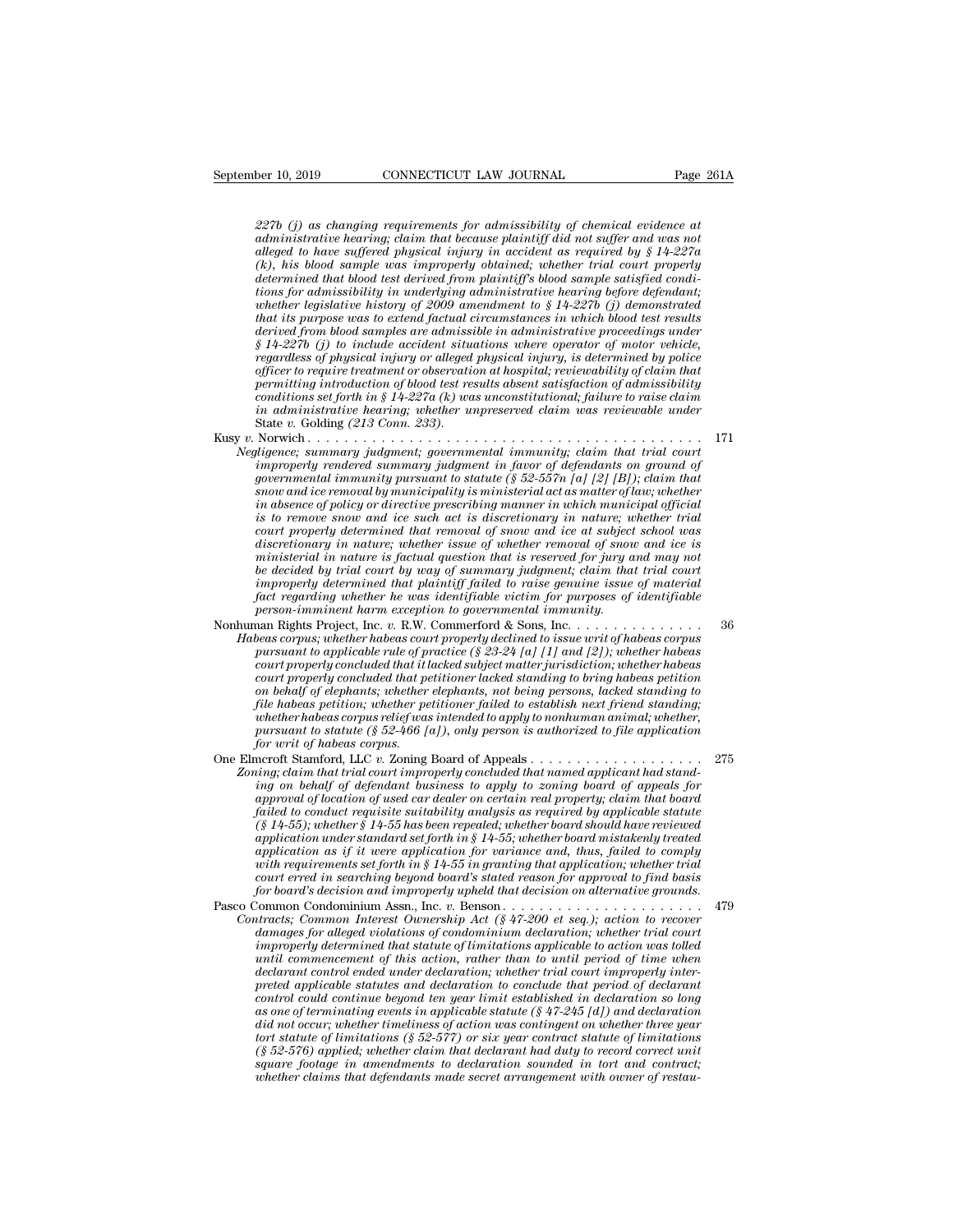Page 262A CONNECTICUT LAW JOURNAL September 10, 2019<br> *rant to exempt restaurant from paying common charges, that defendants improp-*<br> *erly assessed common charges related to improper wiring of certain common*<br> *area ligh* **EXA erated common common common common common common common common common common common common common common common common common common common common common common common common common common common common common commo and area lighting, and that defendants improperly assessed common charges** related to improper wiring of certain common area lighting, and that defendants improperly expended funds of association to fund and material comm *finance for an accomment form for the form in the september 10, 2019*<br> *fant to exempt restaurant from paying common charges, that defendants improperly assessed common charges related to improper wiring of certain common torth and to exempt restaurant from paying common charges, that defendants improperly assessed common charges related to improper wiring of certain common area lighting, and that defendants improperly expended funds of as finance repairs and maintenance for units and for paving expenses sounded in* tort and contract; whether claims of self-dealing and breach of fiduciary duty relating to management fee and personal vehicle expenses were to *where trial common charges related to improper wiring of certain common*<br>*area lighting, and that defendants improperty expended funds of association to*<br>*finance repairs and maintenance for units and for paving expenses should have sempt restaurant from paying common charges, that defendants improperly assessed common charges related to improper wiring of certain common to area lighting, and that defendants improper! expended funds of as pierce corporate common charges related to improper wiring of certain common* area lighting, and that defendants improperly expended funds of association to finance repairs and maintenance of units and for pairing expense France repairs and maintenance for units only expended jums of association to<br>finance for an maintenance for units and for paving expenses sounded in<br>tort and contract; whether claims of self-dealing and breach of fiduciar *Foreclosure; claim that trial contracts* when the set of fiduciary duty relating to management fee and personal vehicle expenses were tort claims only; whether trial court's award of damages to association for common char *for and contract; whether claims of set-deduing and breach of Juductary duty*<br> *exelating to management fee and personal vehicle expenses were tort claims only;*<br> *whether trial court's award of damages to association for whether trial court's award of damages to association for common charges that whether trial court's award of damages to association for common charges that should have been assessed to restaurant was proper; whether court order individents award of damages to association for common charges individual have been assessed to restaurant was proper; whether court's decision to pierce corporate veil and hold defendant individually liable was cle United States Bankruptcy Code (11 U.S.C. § 362 [a]); whether courts decision to*<br>
pierce corporate veil and hold defendant individually liable was clearly erroneous.<br>
Le Realty, LLC v. Sekretaev .......................... *failed to redeem by extended law day, had right or interest in property; claim that trial court in that trial court in that trial court in that trial courte; claim that trial court in that denying motion for stay of execution for ejectment; execution for ejectment; whether law day was extended by si* rorecosure; cannot and derivative and derivative in graniting application and<br>execution for ejectment and denying motion for stary of execution for ejectment;<br>whether law day was extended by sixty days pursuant to bankrupt *Negligence; premises liability; action to reacyling motion for sumpling preservation to bankruptcy court's order suspending relief from automatic bankruptcy stay under provision of United States Bankruptcy Code (11 U.S.C. the member and day was extended by stxty days pursuant to bankruptcy courts* of surfact sure the provision of Order Surfaction and the primatic bankruptcy stay under provision of failed to redeem by extended law day, had *order suspending reaef from automatic bankruptcy suy under provision of* United States Bankruptcy Code (11 U.S.C. § 362 [a]); whether defendant, who failed to redeem by extended law day, had right or interest in property; *inted states Bankruptcy Code (11 U.S.C. § 302 [d]); whether defendant, who*<br>failed to redeem by extended law day, had right or interest in property; claim<br>that trial court improperly found that defendant had greed for rev *whether defendant landlord should have known that tenant's dog had vicious propensities.* State *v.* Battle . . . . . . . . . . . . . . . . . . . . . . . . . . . . . . . . . . . . . . . . . . . . <sup>128</sup> *Violation of defendant landlord; whether trial court erred in rendering summary judgment*<br> *in favor of defendant; whether trial court erred in rendering summary judgment*<br> *in favor of defendant; whether there was disput illegal sentence; whether trial court erred in readering summary judgment*<br>in favor of defendant, whether there was disputed issue of material fact as to<br>inflament important landlord should have known that tenant's dog ha *eventually and the conviction; whether there was disputed issue of material fact as to in favor of defendant landlord should have known that tenant's dog had vicious propersities.*<br>
Battle  $\ldots \ldots \ldots \ldots \ldots \ldots \ldots \ldots \ldots \ldots \$ *merits of motion to correct illegal sentence; claim that imposition of special parole, following determination that defendant had violated probation, constituted illegal sentence; whether defendant's sentence, including use of special parole, fell within ''any lesser sentence'' language of applicable statute (§ 53a-32 [d]); claim that dation of probation; whether trial court improperty dismissed motion to correct<br>illegal sentence; whether defendant challenged sentence imposed rather than<br>events leading to conviction; whether trial court had jurisdictio where the mother defendant challenged sentence umposed rather than*<br> *events leading to conviction; whether trial court had jurisdiction to consider<br>
merrits of motion to correct illegal sentence; claim that imposition of to correct illegal sentence in whether traded in that imposition to consider*<br> *to correct illegal sentence; claim that imposition of special parole,<br>
following determination that defendant had violated probation, constit* merits of motion to correct illegal sentence; claim that imposition of special parole, following determination that defendant had violated probation, constituted illegal sentence; whether defendant's sentence, including us *following determination that defendant had violated probation, constituted illegal*<br>sentence; whether defendant's sentence, including use of special parole, fell within<br>"any lesser sentence" language of applicable statute *regard to motion to deniant is sentence, including use of special parole, fell within*  $a$  any lesser sentence  $a$  learned  $a$  failed  $b$  and  $b$  when motion to correct illegal sentence  $v$  and sentenced defendant; whethe are maturity was denied and process of any when motion to correct utergal sentence<br>was not acted on by specific judge who had sentenced defendant; whether motion<br>to correct illegal sentence or sentence imposed in illegal m *Assault in second linear threatening in first degree; claim that trial courter illegal sentence in second in illegal manner must be heard* and adjudicated by particular judge who imposed sentence; whether defendant's unpr *denied motion to correct illegal sentence; charge with denied mother in that adjaparted to particular judge who imposed sentence; whether defendant's auppreserved claim that defendant was deprived of full and fair proce and adjuatedued oy particular judge who imposed sentence; whether defendant sumpreserved claim that defendant was deprived of full and fair proceeding with regard to motion to correct illegal sentence failed under third p sentences (§ 53a-38) were ambiguous and contradictory; claim that § 53a-38 is unconstitutional because it violates defendant in the unconstitutional degree; the accomponent in accomponent degree; the accomponent dantition accomponent denied motion to correct illegal sentence; claim that trial co* **Provide the from double interact in the from double from the from density and the second degree; threatening in first degree; claim that trial court improperly denied motion to correct illegal sentence; claim that statute** *had in second degree; threatening in first degree; claim that trial court improperly denied motion to correct illegal sentence; claim that statutes governing concurrent and consecutive sentences (§ 53a-37) and addressing* ault in second degree; threatening in first degree; claim that trial court improperty<br>denied motion to correct illegal sentence; claim that statutes governing concurrent<br>and consecutive sentences (§ 53a-37) are ambiguous a *dented motton to correct tllegal sentence; clarm that statutes governing concurrent*<br>and consecutive sentences (§ 53a-37) and addressing method of calculation of<br>sentences (§ 53a-38) were ambiguous and contradictory; clai and consecutive sentences (§ 53a-37) and addressing method of calculation of<br>sentences (§ 53a-38) were ambiguous and contradictory; claim that § 53a-38<br>is unconstitutional because it violates defendant's constitutional rig *tion contradiction credits follows and contradiction is unconstitutional because it violates defendant's corrects, to be free from double jeopardy, and to equal particle in that grispardy. The fact of the double jeopardy.* Is unconstructional because it violates aegendants constitutional rights to due<br>process, to be free from double jeopardy, and to equal protection; whether court<br>had jurisdiction over claim in motion to correct illegal sent *Home invasion; conspiracy to correct illegal sentence that distant and invision over claim in motion to correct illegal sentence that distant attack sentencing proceeding itself; claim that prisoners sentenced to consecut naa jurisaucion over claim in motion to correct ulegal sentence that and not<br>attack sentencing proceeding itself; claim that prisoners sentenced to consecutive<br>sentences are members of suspect class; whether claim that ag andck sentencing proceeding usel*; claim that prisoners sentenced to consecutive<br>sentences are members of suspect class; whether claim that aggregation of consecu-<br>tion credits fell within ambit of double jeopardy.<br>Fox  $\$ *conspiracy members* of suspect class; whether carm intit aggregation of consecution credits felt within ambit of double jeopardy for parole and risk reduction credits felt within ambit of double jeopardy to commit home in *whether approximation ambit of double jeopardy.*<br> *We sentence redits fell within ambit of double jeopardy.*<br> *We was to remember in a monging to commit home invasion; assault in first degree; conspiracy to commit assault action action and action and to the discussion, assault in first degree; compinacy to commit assault in first degree; claim that trial court violated defendant's right against double jeopardy by sentencing defendant that defendant, conspiracy to commit home invasion; assault in first degree; connective in that trial court violated defendant's right against double jeopardy by sentencing defendant on two counts of conspiracy pursuant t by state's formation; conspiracy to commut home invasion; assault in first degree; conspiracy to commit assault in first degree; claim that trial court violated defendant of ant's right against double jeopardy by sentenci defendant metalsalult in first degree; claim that trial court violated defendant's right against double jeopardy by sentencing defendant on two counts of conspiracy presuant to single agreement with multiple criminal obje* ant's right against double jeopardy by sentencing defendant on two counts of<br>conspiracy pursuant to single agreement with multiple criminal objectives;<br>whether appropriate remedy was to reverse judgment of lesser offense o *likelihood of mistaken interpretation of lesser offense of conspiracy and remand case to trial court with direction to vacate conviction; claim that defendant's right to due process under Connecticut constitution was viol lower whether approprate remedy was to reverse judgment of lesser offense of conspiracy and remand case to trial court with direction to vacate conviction; claim that defendant's right to due process under Connecticut con of doors at crime scene was result of any bad faith or improper motive on*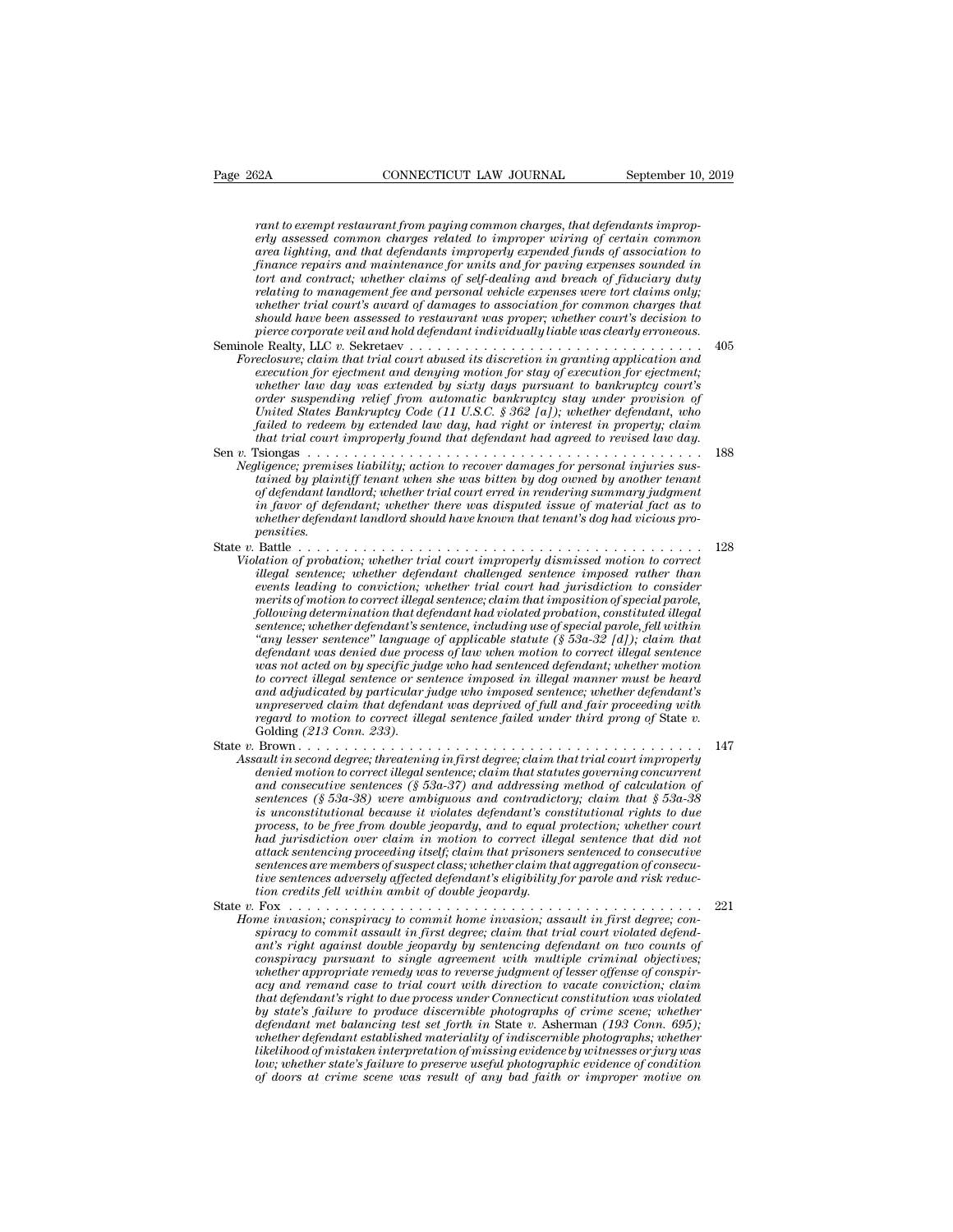*part of state or law enforcement; whether defendant was prejudiced as result of*<br>*part of state or law enforcement; whether defendant was prejudiced as result of*<br>*paravailable evidence; whether trial court erred when it* **ber 10, 2019** CONNECTICUT LAW JOURNAL Page 263A<br>
part of state or law enforcement; whether defendant was prejudiced as result of<br>
unavailable evidence; whether trial court erred when it denied defendant's request<br>
for adv **for a for a for a for a for a for a for a for a for a for a form of state or law enforcement; whether defendant was prejudiced as result of unavailable evidence; whether trial court erred when it denied defendant's reques discreparity: CONNECTICUT LAW JOURNAL Page 263A**<br> **part of state or law enforcement; whether defendant was prejudiced as result of**<br> **unavailable evidence; whether trial court erred when it denied defendant's request**<br>
fo part of state or law enforcement; whether defendant was prejudiced as result of unavailable evidence; whether trial court erred when it denied defendant's request for adverse inference jury instruction related to failure o *than not to f state or law enforcement; whether defendant was prejudiced as result of unavailable evidence; whether trial court erred when it denied defendant's requested for adverse inference jury instruction related to* part of state or law enforcement; whether defendant was prejudiced as result of<br>unavailable evidence; whether trial court erred when it denied defendant's request<br>for adverse inference jury instruction related to failure o part of state or aw enforcement; whether degenaant was prejudice as result of<br>unavailable evidence; whether trial court erred when it denied degredant's request<br>for adverse inference jury instruction related to failure of *whavaluable evidence; whether trial court erred when it denied degradant s request* of adverse informer direct conviction related to failure of police to produce discernable photographs; whether factual basis existed for

- *discernable photographs; whether factual basis existed for specific charge requested by defendant; whether defendant showed hat it was more probable than not that failure to give requested instruction affected result of t larceny; whether license was explicitly or implicitly revoked; whether state presented evidence from which jury reasonably could have concluded that defendant committed larceny in sixtually in the committed larceny in sixth degree; larceny in sixth degree; obtion to suppress; whether there*  $y$  was sufficient evidence to support conviction of burglary in third degree; whether d *home; claim that trial court improperly denied motion to suppress statements that degree; larceny in sixth degree; motion to suppress; whether there* was sufficient evidence to support conviction of burglary in third degree; whether the defendant to as licensed and privileged to be in victim's hom *custody and entitled to support conviction of burglary in third degree; whether*<br>defendant was licensed and privileged to be in victim's home when she committed<br>larceny; whether license was explicitly or implicitly revoke *defendant was incensed and privileged to be in victim's home when she committed*<br>larceny; whether license was explicitly or implicitly revoked; whether state pre-<br>sented evidence from which jury reasonably could have conc *position whether license was explicitly or implicitly revoked; whether state presented evidence from which jury reasonably could have concluded that defendant committed larceny in manner likely to terrorize victim or occu factuate evidence from which jury reasonably could have concluded that defendant*<br> *factuaritied larceny in manner likely to terrorize victim or occupants in victim's*<br> *home; claim that trial court improperly denied moti home; claim that trial court improperly denied motion to suppress statements that defendant made to police detectives in her home; whether defendant was in custody and entitled to warnings pursuant to Miranda v. Arizona (* nome; cuarm mat truat court improperty denied motion to suppress sutements<br>that defendant made to police detectives in her horme; whether defendant was in<br>custody and entitled to warnings pursuant to Miranda v. Arizona (38 *Felony murder; robbery in first degree; conspiracy to commit robbery in first degree; jury instructions; claim that trial court erred when she was question would have felt that she was in custody for purposes of Niranda's supple-position would have felt that she was in custody for purposes of Niranda; whet mental instruction in the was questioned by detectives; whether peasiton would have felt that defendant was suspect at time of encounter with detectives transformed fact that defendant was suspect at time of encounter wit position would have jeu indi she was in custody jor purposes of Miranda, whether*<br>fact that defendant was suspect at time of encounter with detectives transformed<br>encounter into custodial interroduced intervalsed new theo *when it added phrase ''another participant'' to instructions on use of physical for a more elemental interrogation.*<br> *force energy in first degree; conspiracy to commit robbery in first degree;*<br> *fory instructions; claim that trial court erred when it provided jury with supplemental instruction in*  $\begin{array}{l} \text{Moon} \quad \ldots \quad \ldots \quad \text{68} \\ \text{Any unitarity;} \quad \text{robery in first degree;} \quad \text{conspiracy to commit robberg in first degree;} \\ \text{inry in first direction in the total court erred when it provided jury with supplied in structural instruction in response to jury question regarding use of force element of robberg in first degree; claim that court introduces new theory of liability when it added phrase "another participant" to instructions on use of physical force element of robberg in first degree; claim that supplemental instruction invaded province of jury or suggested preferred verdict; claim that court erred when it declined to poll jurors on a ffirmatirein and its discrimination into evidence those, and it is a is certain but and mitina into evidence two spent. \end{array}$
- *why murder; robbery in first degree; conspiracy to commit robbery in first degree; inry instructions; claim that trial court erred when it provided jury with supplement mental instruction in response to jury question rega flury instructions; claim that trial court erred when it provided jury with supplemental instruction in response to jury question regarding use of force element of robbery in first degree; claim that court intoduced new t* mental instruction in response to jury question regarding use of force element<br>of robbery in first degree; claim that court introduced new theory of liability<br>when it added phrase "another participant" to instructions on u of robbery in first degree; claim that court introduced new theory of liability<br>when it added phrase "another participant" to instructions on use of physical<br>force element of robbery in first degree; claim that superplemen *sity when it added phrase "another participant" to instructions on use of physical* force element of robbery in first degree; claim that supplemental instruction invaded province of jury or suggested preferred verdictive *force element of robbery in first degree; claim that supplemental instruction*<br>*invaded province of jury or suggested preferred verdict; claim that court erred*<br>*inchin that trial court abused its discretion by admitting element in declined to poll jurors on affirmative defense to felony murder charge;*<br>
when it declined to poll jurors on affirmative defense to felony murder charge;<br>
claim that trial court abused its discretion by admitti when it declined to poll jurors on affirmative defense to felony murder charge;<br>claim that trial court abused its discretion by admitting into evidence two spent<br>shell casings that were found in defendant's house two days *claim that trial court abused its discretion by admitting into evidence two spent*<br>shell casings that were found in defendant's house two days after shooting; claim<br>that shell casings wee impermissible evidence of defenda *shell casings that were found in defendant's house two days after shooting; claim*<br>*that shell casings were impermissible evidence of defendant's criminal propensity; whether defendant waived claim that trial court improp* In the costage of the process of the costage of the costage of the stig, whether definite and waved claim that trial court improperly instructed the jury on conspiracy to commit robbery in first degree when it omitted inte *Pury on conspiracy to commit robbery in first degree when it omitted intent*<br>*Pury on conspiracy to commit robbery in first degree when it omitted intent*<br>*element required for underlying crime of robbery in first degree*
- *fury on conspiracy to commit roboery in first aegree when it omitted intent* for *illegration celement required for underlying crime of robbery in first degree by failing to instruct jury that it had to find that defendan failure to appear in that it had to find that defendant intended to commit robbery while* instruct jury that it had to find that defendant intended to commit robbery while the or another participant was armed; claim that *erly admitted evidence of uncharged misconduct; whether trial court committed plain error*<br> *plain error.*<br> **Rodriguez .**<br> **Rodriguez .**<br> **Rodriguez .**<br> **Plain and the second of peace; improper use of marker, registration, or license;**<br> *illegal operation of motor vehicle while driver's license was was entitled to plain error reversal because trial court improperly instructed Hodriguez ....* II5<br> *lic indecency, breach of peace; improper use of marker, registration, or license;*<br> *illegal operation of motor vehicle while driver's license was under suspension;*<br> *failure to appear in second deg illegal operation of motor vehicle while driver's license was under suspension;*<br>*failure to appear in second degree; reviewability of claim that trial court improp-*<br>*erly admitted evidence of uncharged misconduct; wheth mation.* Future to appear in second acyrec; reviewability of calim in trial court improperty<br>erly admitted evidence of uncharged misconduct evidence; claim that defendant<br>plain error by admitting uncharged misconduct evidence; clai *Assault of public safety presonalistic simulate trial court committed*<br> *Assault of public safety probability abused misconduct evidence; claim that defendant<br>
vas entitled to plain error reversal because trial court impr* plain error by damitting uncharged misconduct evidence; carm that defendant<br>was entitled to plain error reversal because trial court improperly instructed<br>in denying motion to sever failure to appear counts from other coun
- *of defendant is criminal violation of restraining in the purpose of purpose in denying on uncharged misconduct evidence; whether trial court abused its discretion in denying motion to sever failure to appear counts from o defendant's credibility; whether defendant failed to demonstrate that admission of evidence of prior felony constituted harmful error entitling him to new trial; whether state was required to prove thermal trespass; whether trial court abused its* and to fublic safety personnel; criminal trespass; whether trial court abused its discretion by permitting state to introduce evidence Assault of public safety personnel; criminal trespass; whether trial court abused its<br>discretion by permitting state to introduce evidence of prior felony conviction<br>of defendant for criminal violation of restraining order discretion by permitting state to introduce evidence of prior felony conviction of defendant for criminal violation of restraining order for purpose of impeaching defendant's credibility; whether defendant failed to demons discretion by permitting state to introduce evidence of prior jelony conviction of defendant for criminal violation of restraining order for purpose of impeaching defendant's credibility; whether defendant failed to demons of defendant for criminal violation of restraining order for purpose of impeaching<br>defendant's credibility; whether defendant failed to demonstrate that admission<br>of evidence of prior felony constituted harmful error entit *affection of prior felony constituted harmful error entitling him to new trial;*<br>whether state was required to prove that defendant intended to physically harm<br>police officer; whether defendant's admissions supported jury *State a* provision is equalized which the main of ending that we create that the police officer; whether defendant's admissions supported jury finding that defendent intended to prevent police officer from performing duti *Strangulation in second degree; assault in third degree; whether defendant intended to prevent police officer from performing duties; whether jary reasonably could have found any ameliorative aspects of defendant's testim* powe officer; whether algehaant s'aamissions supported jury finant intended to prevent police officer from performing duties; whether jury reasonably could have found any ameliorative aspects of defendant's testimony to be
- *for trial court points of trial court points in the formally could have found any ameliorative aspects of defendant's testimony*<br>to be not credible; whether admission of prior felony conviction substantially<br>affected verd *assaulty could nave jound any ametiorative aspects of degendant s testimony affected verdicle; whether admission of prior felony conviction substantially affected verdict.*<br>Watson  $\ldots \ldots \ldots \ldots \ldots \ldots \ldots \ldots \ldots \ldots \ldots \ldots \ldots \$